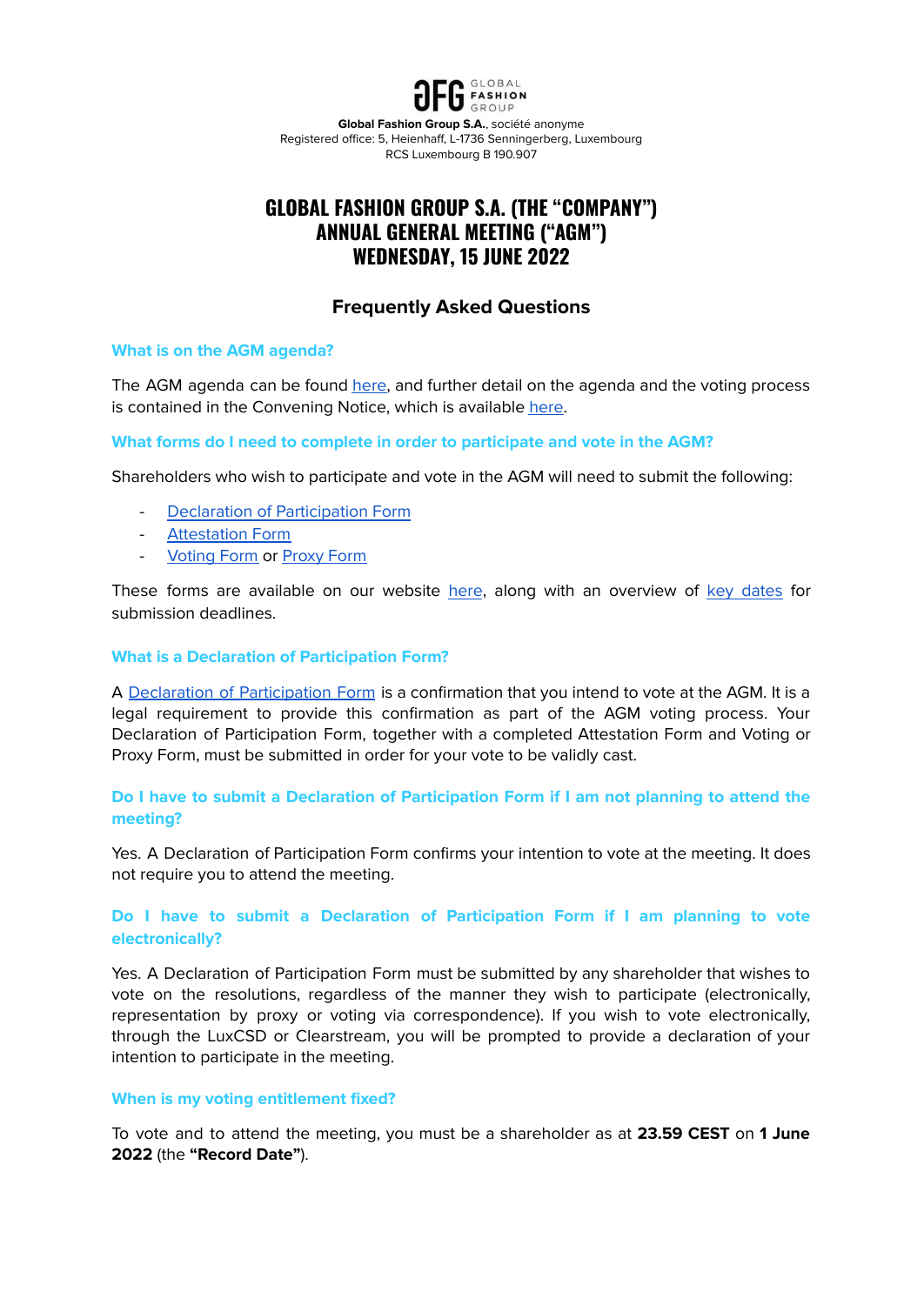

## **What is an Attestation Form?**

An [Attestation](https://ir.global-fashion-group.com/download/companies/globalfashion/Hauptversammlung/GFG_AGM_2022_Attestation_form.pdf) Form is a form evidencing a shareholder's ownership of shares as at the Record Date, being **1 June 2022** (the **"Attestation Form"**). The Attestation Form must be submitted by any shareholder that wishes to vote on the resolutions by representation by proxy or voting by correspondence. The Attestation Form must be received by 23.59 CEST on 9 June 2022. If a shareholder is voting electronically, the evidence of shareholding will be provided via the LuxCSD/Clearstream system.

### **When is the deadline to submit my vote?**

Proxy appointments and voting instructions, including any amendments, must be received by our Agent on or before **23.59 CEST** on **9 June 2022**. This deadline applies regardless of the manner in which you submit your vote (electronically, representation by proxy or voting via correspondence). If you miss this deadline, your vote will not be counted. Please note that your Declaration of Participation Form should also have been submitted by the Record Date, 1 June 2022, in order to ensure your vote will be counted at the AGM.

#### **How do I submit my forms?**

Completed forms should be submitted to the Company's agent, LINK Market Services GmbH, at the following address: [agm@linkmarketservices.de](mailto:agm@linkmarketservices.de). The Declaration of Participation Form should be submitted on or before **23.59 CEST** on **1 June 2022** (the **"Record Date"**) and all other forms should be submitted on or before **23.59 CEST** on **9 June 2022**.

#### **I have some questions for your Management Board. Can I ask them during the AGM?**

The Management Board is committed to engaging with shareholders and maintaining an open dialogue. There will be no opportunity to ask questions during the AGM, however we encourage you to submit questions to the Company's agent, LINK Market Services GmbH, via e-mail by **4 June 2022** at **23:59 CEST** to the following address: [agm@linkmarketservices.de](mailto:agm@linkmarketservices.de). Please include your full name and your shareholder entity (if relevant) in your email. The Company will answer pre-submitted questions during the meeting and the responses to these questions will be published on our website as soon as is practicable after the meeting.

### **I can't attend the meeting but want to vote – what can I do?**

Shareholders can vote electronically or via correspondence ([Voting](https://ir.global-fashion-group.com/download/companies/globalfashion/Hauptversammlung/GFG_AGM_2022_Voting_Form.pdf) Form or [Proxy](https://ir.global-fashion-group.com/download/companies/globalfashion/Hauptversammlung/GFG_AGM_2022_Proxy_Form.pdf) Form) any time until **23.59 CEST** on **9 June 2022.**

#### **Can somebody vote on my behalf?**

The Company provides its shareholders the option of appointing a proxy voting representative named by the Company and bound by the instructions of the shareholder prior to the AGM. Shareholders are not able to appoint a proxy voting representative other than the proxy named by the Company.

## **Can I vote by electronic means?**

Yes. It is possible to vote electronically via LuxCSD or Clearstream.